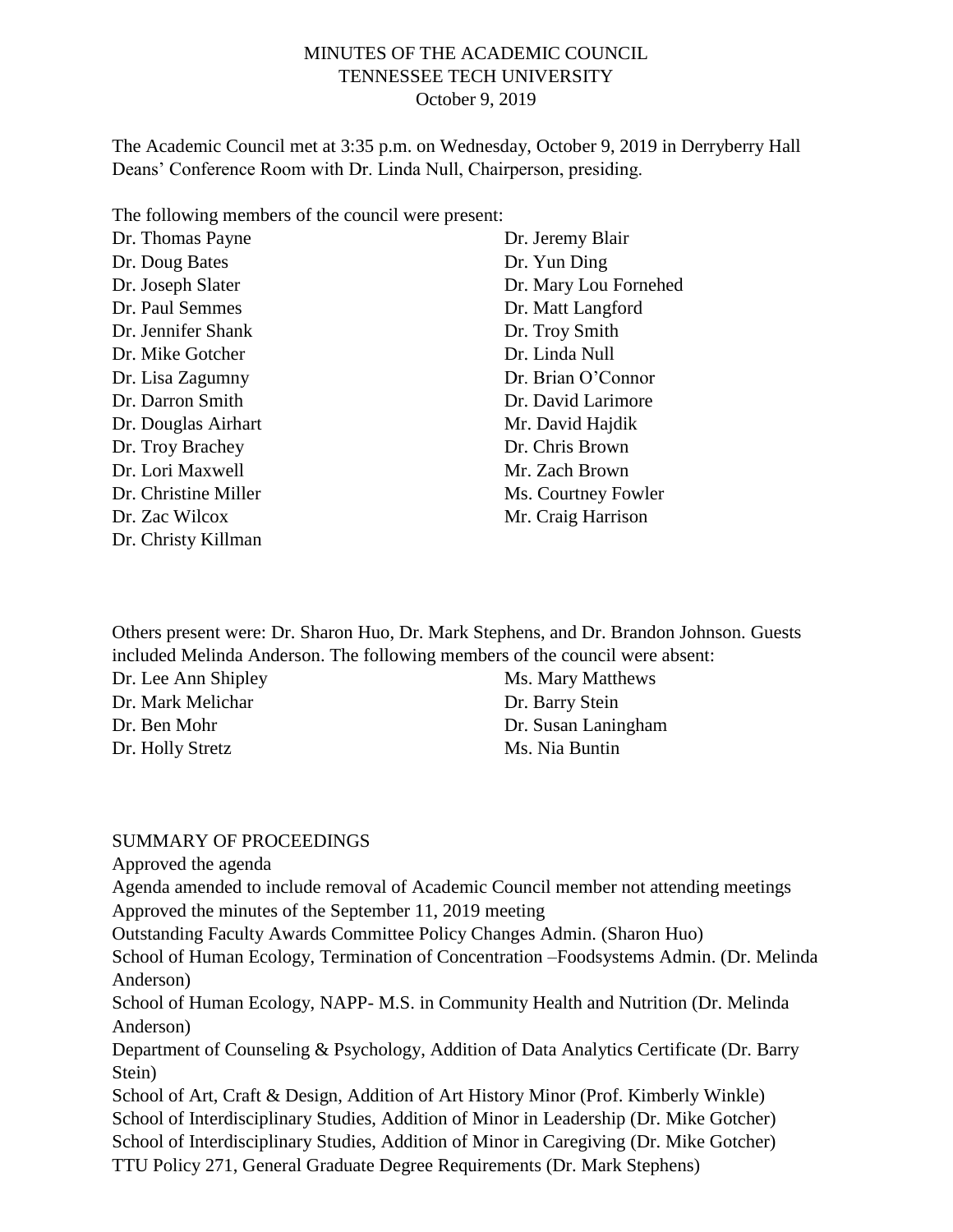# PROCEEDINGS

Approval of the Agenda

Dr. Killman MOVED approval and Mr. Zach Brown SECONDED. APPROVED unanimously.

Agenda amended to include Consistent attendance at Academic Council Meetings Dr. Zagumny MOVED approval and Mr. Zach Brown SECONDED. APPROVED unanimously

## Consistent attendance at Academic Council Meetings

Dr. Null stated that there was a member of the Academic Council that had not attended any of the meetings last year, nor this year. Per the Academic Council procedures, this consistent failure to attend may result in a declaration by that body that the position is vacant. Dr. Slater MOVED this declaration and Mr. Zach Brown SECONDED. APPROVED unanimously.

Approval of the Minutes of the September 11, 2019 Meeting Dr. Zagumny MOVED approval and Mr. Zach Brown SECONDED. APPROVED unanimously.

Outstanding Faculty Awards Committee Policy Changes Admin. (Sharon Huo) Dr. Huo stated that the changes were made to reflect a revised organizational structure the establishment of a new college. Dr. Zagumny MOVED approval and Mr. Zach Brown SECONDED. APPROVED unanimously.

## School of Human Ecology, Termination of Concentration –Foodsystems Admin. (Dr. Melinda Anderson)

Dr. Anderson stated that this termination is requested due to historically low enrollment and emerging programs at other institutions, rendering this concentration no longer feasible nor competitive. Dr. Semmes MOVED approval and Mr. Zach Brown SECONDED. APPROVED unanimously.

#### School of Human Ecology, NAPP- M.S. in Community Health and Nutrition (Dr. Melinda Anderson)

Dr. Null asked about the method of delivery, and Dr. Anderson responded that it would be all online. With no further discussion, Dr. Zagumny MOVED approval and Mr. Zach Brown SECONDED. APPROVED unanimously.

#### Department of Counseling & Psychology, Addition of Data Analytics Certificate (Dr. Barry Stein)

Dr. Stein MOVED approval and Mr. Zach Brown SECONDED. Dr. Payne complimented the program and its interdisciplinary nature, but questioned the name of the certificate. After much discussion, the item was sent to the floor for a vote by Dr. Zagumny. The motion failed; 8 in favor, 16 opposed.

School of Art, Craft & Design, Addition of Art History Minor (Prof. Kimberly Winkle) Jeremy Blair discussed the advantages to a 15-hour minor, providing more access for non-art majors. After minimal discussion, Dr. Zagumny MOVED approval and Dr. Killman SECONDED. APPROVED unanimously.